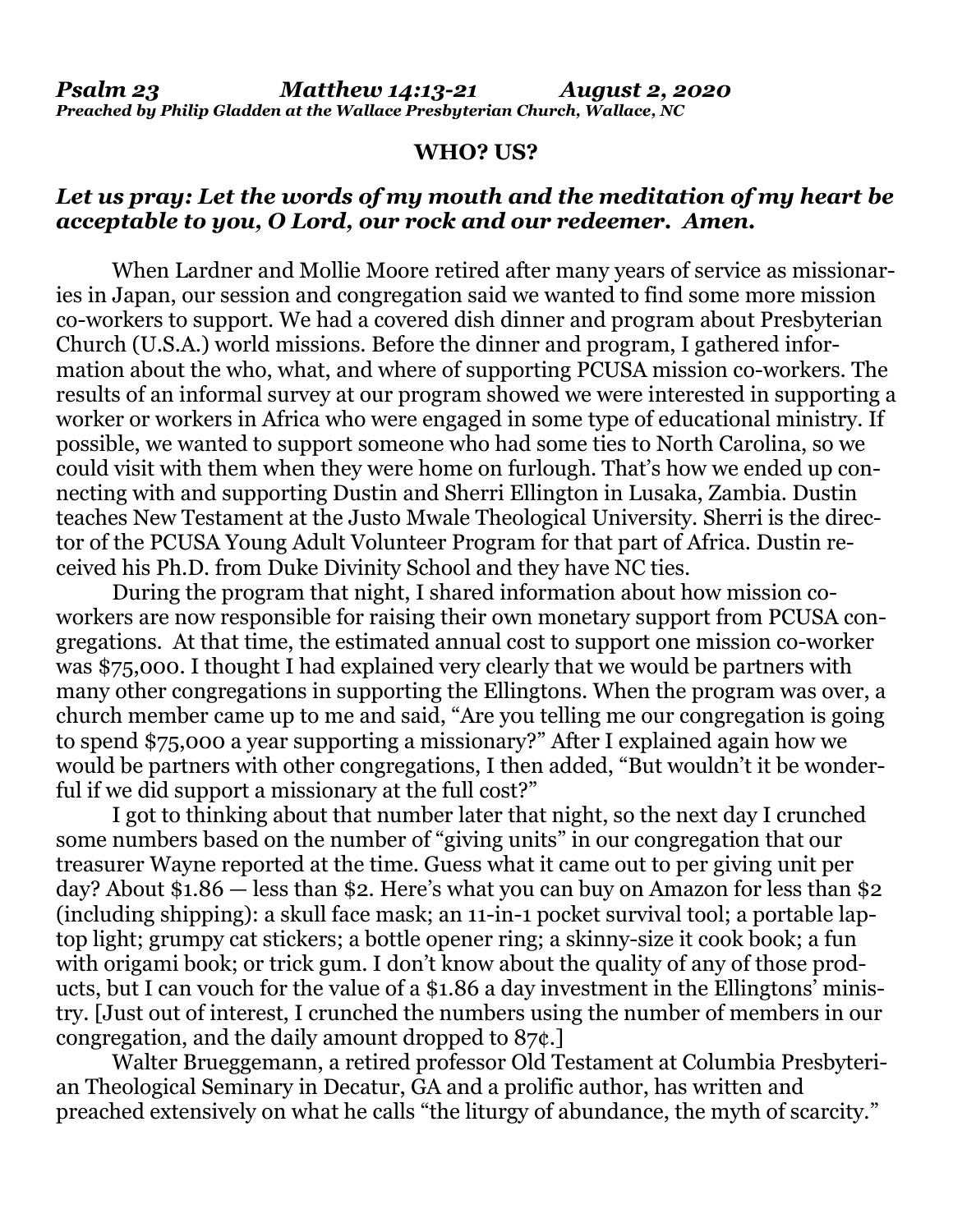He maintains that all too often in the church, we operate from the idea of "not having enough" rather than depending on God's abundance. Today's story about Jesus feeding the 5000 is a great illustration. As one person has commented, notice how the disciples tell Jesus, "We have nothing here but five loaves and two fish," rather than saying, "Thank you, God, for these five loaves and two fish."

Brueggemann writes, "Wouldn't it be wonderful if liberal and conservative church people, who love to quarrel with each other, came to a common realization that the real issue confronting us is whether the news of God's abundance can be trusted in the face of the story of scarcity? What we know in the secret recesses of our hearts is that the story of scarcity is a tale of death. And the people of God counter this tale by witnessing to the manna. There is a more excellent bread than crass materialism. It is the bread of life and you don't have to bake it. We must decide where our trust is placed." Then he uses an image we can all relate to: "When people forget that Jesus is the bread of the world, they start eating junk food. Too often the church forgets the true bread and is tempted by junk food."<sup>1</sup>

The disciples were operating out of the myth of scarcity, but who can blame them? When they looked out at the crowd of 5,000 (well, that was just the men; if you include the women and children, the crowd might have grown to 15,000 - 20,000) in a deserted place, late at night, they quite naturally and rationally and responsibly concluded, "It's getting late. These people need something to eat. There's nothing we can do. Let's go tell Jesus what he ought to do with these poor folks."

Imagine their surprise and consternation when Jesus told them, "They don't need to go away. You give them something to eat." In Mark's version of this story, the disciples incredulously ask Jesus, "Are we to go and buy two hundred denarii worth of bread, and give it to them to eat?" Two hundred denarii was about 2/3 of a year's wages — quite a bit of money then and now. Where would they come up with that kind of money? On top of that, even if they could scrape together 200 denarii, where would they spend it out in the middle of a deserted place?

The disciples demonstrate the myth of scarcity when they tell Jesus, "We have nothing here but five loaves and two fish." Maybe you sympathize with the disciples what's five loaves and two fish among 5,000, 15,000, or 20,000 people? But Jesus simply says, "Bring them here to me." And in that command, we get to the heart of this story. When you put "You give them something to eat" together with "Bring them here to me," you hear Jesus' call to us as individual Christians and as a congregation.

Remember, the disciples and Jesus were looking for a little R&R by themselves after the terrible news of John the Baptist's death and their busy ministry schedule. It had been a long day for everybody out there in the deserted place. Maybe the disciples weren't really being hard-hearted when they told Jesus, "This is a deserted place, and the hour is now late; send the crowds away so that they may go into the villages and buy food for themselves." (Matthew 14:15). Maybe they were concerned about the welfare of the masses.

But, as someone has said, the weren't concerned enough to get terribly involved. At the risk of sounding too cynical and harsh, it's almost as if the disciples are telling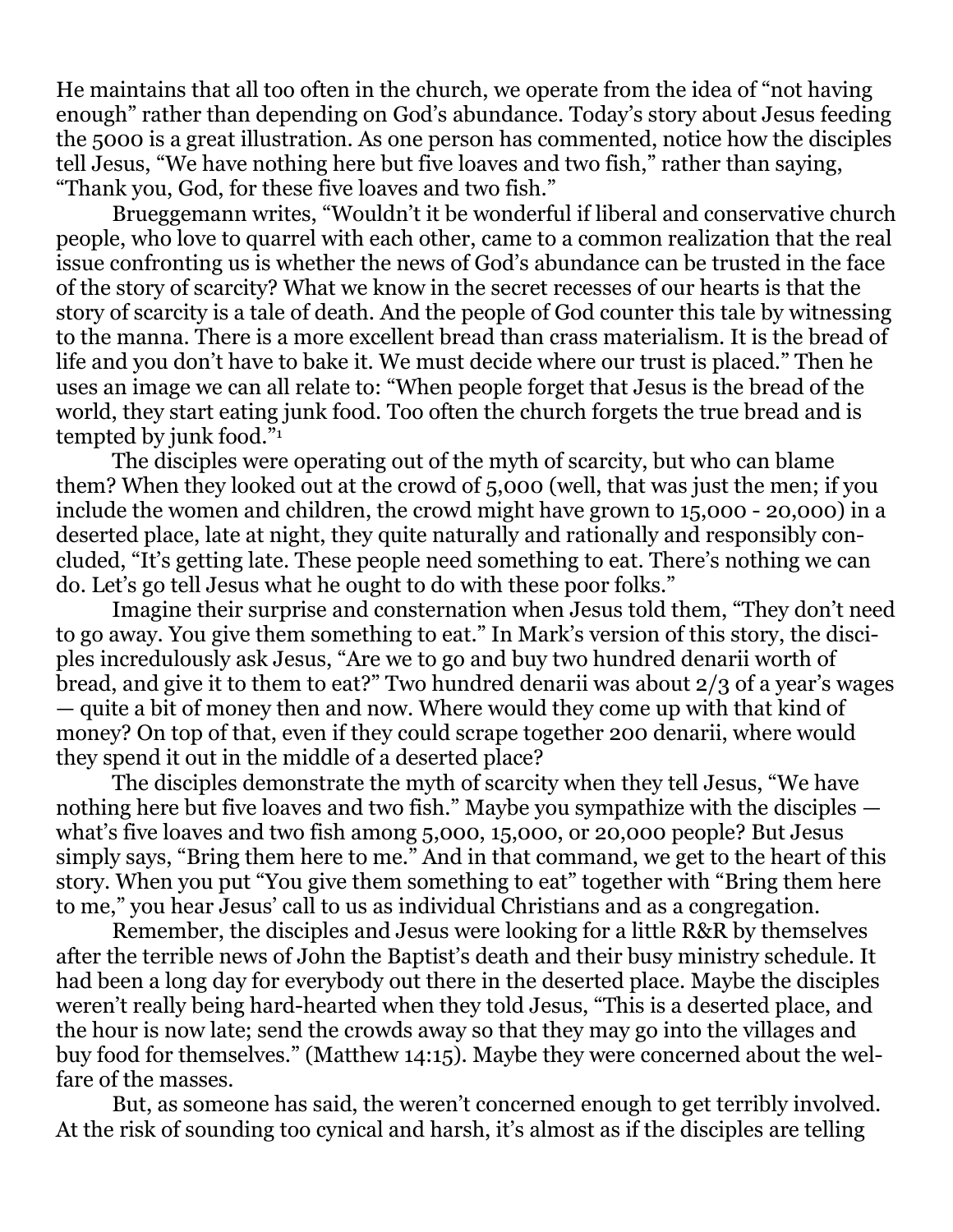Jesus, "Let them fend for themselves. How in the world do you expect us to do anything for them? We have nothing here but five loaves and two fish." At the least, the disciples are surrendering to the myth of scarcity and powerlessness in the face of the need right in front of them. At the worst, they want the problem to go away. What's missing is their humble confession, "Lord, we don't have much and we're not sure what to do; but what we have we bring to you. Show us what to do."

When I was in seminary and learning how to do exeges is and prepare sermons, we were taught to look for key words in the scripture passage. To that end, this week I read through this familiar story with a yellow highlighter in my hand. A key word that kept popping up was "the crowds." Jesus couldn't grab a minute's rest. As you read through the story, you can almost feel the crowds pushing against him. There are sick people, poor people, and, at the end of a long day in a deserted place, hungry people. But Jesus had compassion on them — he cured their sick and everybody ate and had enough to eat, with some left over. In Mark's story, Jesus taught them many things and fed the crowds. In Luke's story, he spoke to the crowds about the Kingdom of God and healed those who needed to be cured. In our story, Jesus tends to the very real, very physical needs of the crowds pressing in on him.

It's an age old debate in the church, and you continue to hear about it today: Is the church supposed to be concerned only with spiritual matters or involved in social needs? Personally, I don't see how you can separate the two, especially after reading the story of Jesus feeding the 5,000 and listening to the Letter of James which says, "If a brother or sister is naked and lacks daily food, and one of you says to them, 'Go in peace; keep warm and eat your fill,' and yet you do do not supply their bodily needs, what is the good of that? So faith, by itself, if it has no works, is dead." (James 2:15)

Hungry people in the desert is a powerful biblical image. Think about the Israelites wandering in the wilderness and being fed by God with manna. Think about the crowds in the deserted place late in the evening with nothing to eat. But hungry people in the desert is also a contemporary problem, right in our backyard. You may have heard the term "food desert." The U.S. Department of Agriculture defines a "food desert" as a "low-income census tract in which at least 33% or a minimum of 500 people live more than a mile from a supermarket or grocery store in urban areas, or 10 miles in rural areas."<sup>2</sup>

Food deserts are common in Duplin County, which is one of the most distressed counties in the state, according to the North Carolina Department of Commerce. According to research done out of Mississippi State University and the University of North Carolina-Wilmington, "Most counties in Southeastern North Carolina have food insecurity rates that are even higher than the North Carolina average, especially the persistent poverty counties. Lack of access to fresh, healthy, and affordable food is another issue faced by many Southeastern North Carolina community members. These same areas often also lack access to food pantries and soup kitchens which might be used to supplement limited food resources."<sup>3</sup>

Have you heard about the Spartan's Table at James Sprunt Community College? Fresh food and pantry items are distributed each month to students. The need has in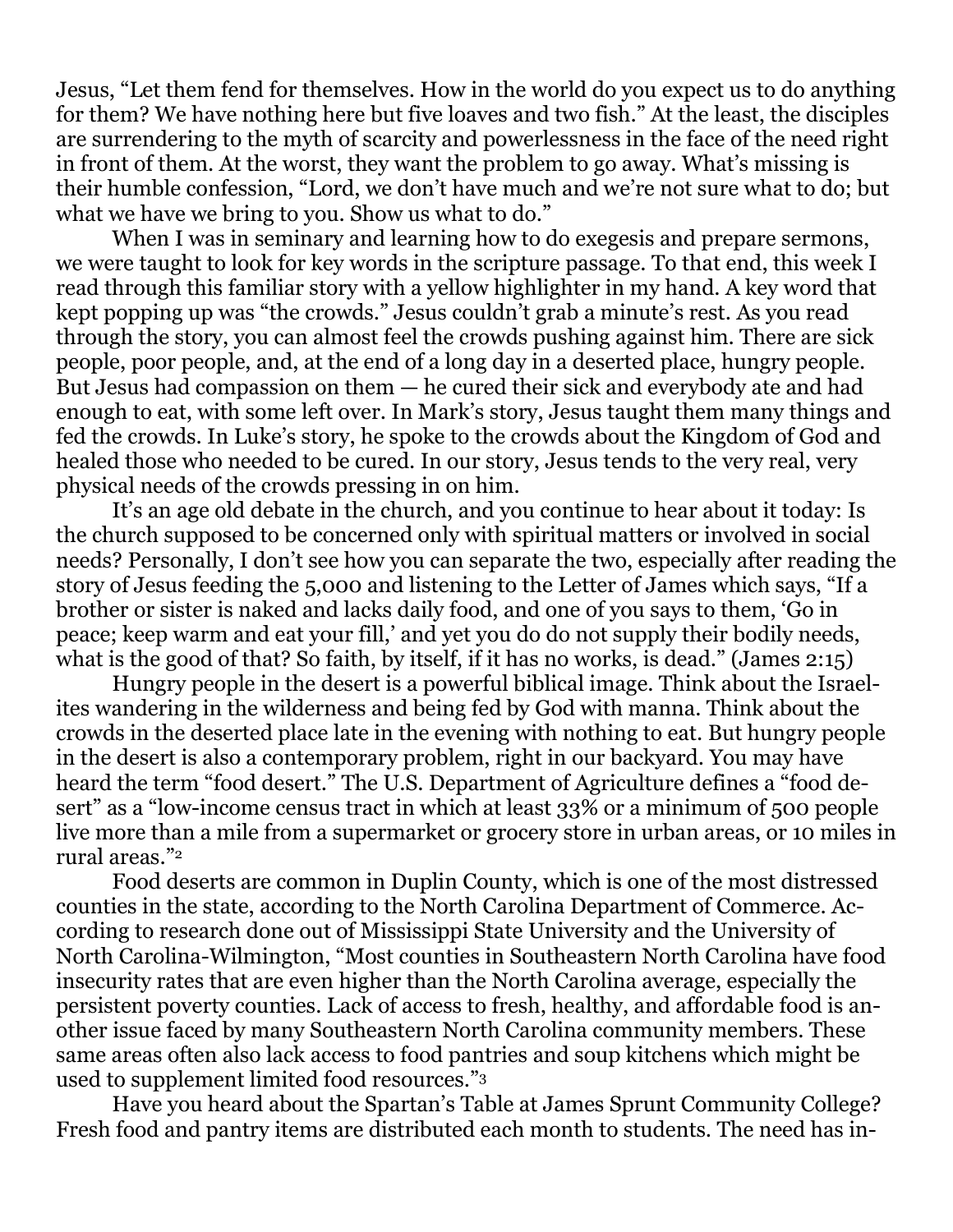creased greatly since Hurricane Florence hit. Bethel Wesleyan Church on Highway 11 in Rose Hill has a drive-through food pantry on Fridays. Poston Baptist Church also has a drive-through food distribution on Wednesday afternoons. They serve approximately 150-160 families each week.

And then there is our own Helping Hands Food Pantry, which was started as an Eagle Scout project almost thirty years ago. Right now we need volunteers to help with this vital ministry which is especially important during the Covid-19 pandemic when so many people have lost jobs and are experiencing food insecurity.

And the list goes on and on . . . and the crowds seem to press against us, people who find themselves in a deserted place with no way to feed themselves. If Jesus looked at the great crowds, had compassion on them, and fed them, shouldn't his church do the same thing, even today?

But we might be like the disciples? "Who? Us? We have nothing here but five loaves and two fish." But it has been said that Jesus did not place demands on his disciples that couldn't be fulfilled. Oh, it was true, they couldn't fulfill the demands on their own. But, then, Jesus didn't leave them on their own, did he? He said, "Bring them here to me," and he looked up to heaven, and blessed and broke the loaves ...

. . . and gave them to the disciples, and the disciples gave them to the crowds. That's right — even when the disciples doubted themselves, doubted what they had to offer, doubted they could make a difference, maybe even doubted Jesus himself, Jesus included them in the ministry. This story is familiar to us as "Jesus Feeds the 5,000." But, as someone has pointed out, Jesus used what the disciples had to offer and provided the resources that were needed, but the disciples fed the 5,000 (or 15,000 or 20,000).

I suppose the sermon could end right there, but here's one more thought, and it's even harder than hearing Jesus say, "You give them something to eat." Recently I read a quote from Archbishop Desmond Tutu, recipient of the 1984 Nobel Peace Prize for his work against apartheid in South Africa. His words haunt me, but also sum up my feelings and questions when I think about Duplin Christian Outreach Ministries, the Spartan's Table at James Sprunt, and our own Helping Hands Food Pantry. Archbishop Tutu said, "There comes a time where we need to stop just pulling people out of the river. We need to go upstream and find out why they're falling in."

Who? Us?

*Let us pray: Lord, impress us more with your gifts than with our need. Help us in all doings to lean on your extravagant love and generous supply of what we need to do what you call us to do. In Jesus' name. Amen.*

## **NOTES**

<sup>1</sup>Walter Brueggemann, "The Liturgy of Abundance, The Myth of Security," at [www.religion](http://www.religion-online.org/)[online.org.](http://www.religion-online.org/)